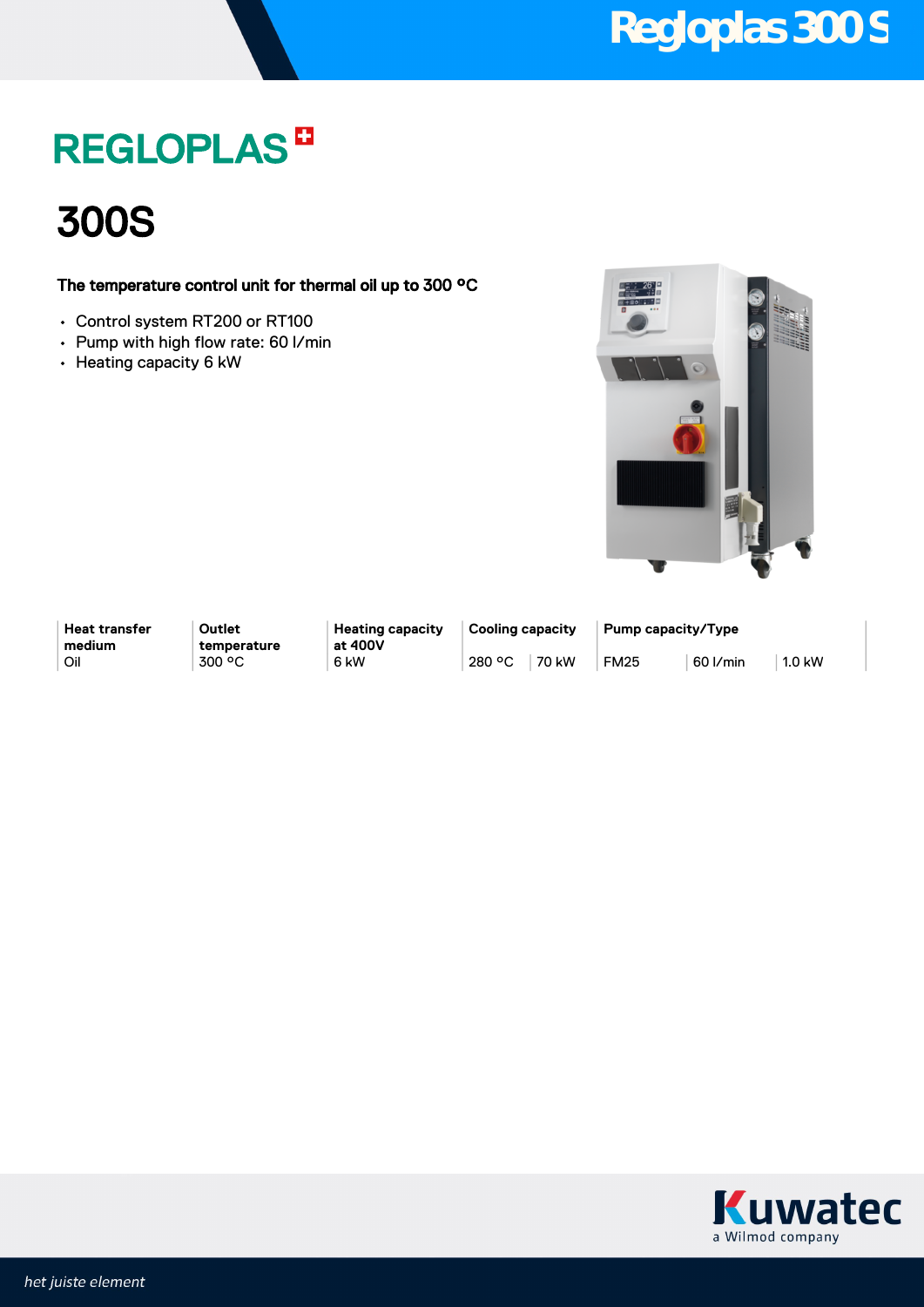# **Regloplas 300 S**

| <b>Technical data</b>        |              |                     |
|------------------------------|--------------|---------------------|
| Outlet temperature           |              |                     |
| max.                         | °C           | 300                 |
| Heat transfer medium         |              | Oil                 |
| Filling quantity             | $\mathbf{I}$ | 6.0                 |
| Expansion volume             | $\mathsf{I}$ | 7.0                 |
| Heating capacity at 400V     | kW           | $\,6\,$             |
| <b>Cooling capacity</b>      | kW           | 70                  |
| Cooler                       |              | 1K                  |
| at outlet temperature        | ٥C           | 280                 |
| at cooling water temperature | °C           | 20                  |
| Pump capacity/Type           |              | <b>FM25</b>         |
| Flow rate max.               | l/min        | 60                  |
| Power consumption            | kW           | 1.0                 |
| Pressure max.                | bar          | 6.0                 |
| <b>Control system</b>        |              | RT100 / RT200       |
| Measuring mode (Standard)    |              | Pt100               |
| <b>Operating voltage</b>     | V/Hz         | 200-600 V, 50/60 Hz |
| Connections                  |              |                     |
| Outlet/Inlet                 |              | G1/2"               |
| Cooling water mains          |              | G1/2"               |
| Degree of protection         |              | <b>IP54</b>         |
| Dimensions W/H/D             | mm           | 322/758/909         |
| Weight                       | kg           | 87                  |
| Color                        | <b>RAL</b>   | 9006/7016           |
| Ambient temperature          |              |                     |
| max.                         | ٥C           | 40                  |
| Noise level                  | db(A)        | < 70                |